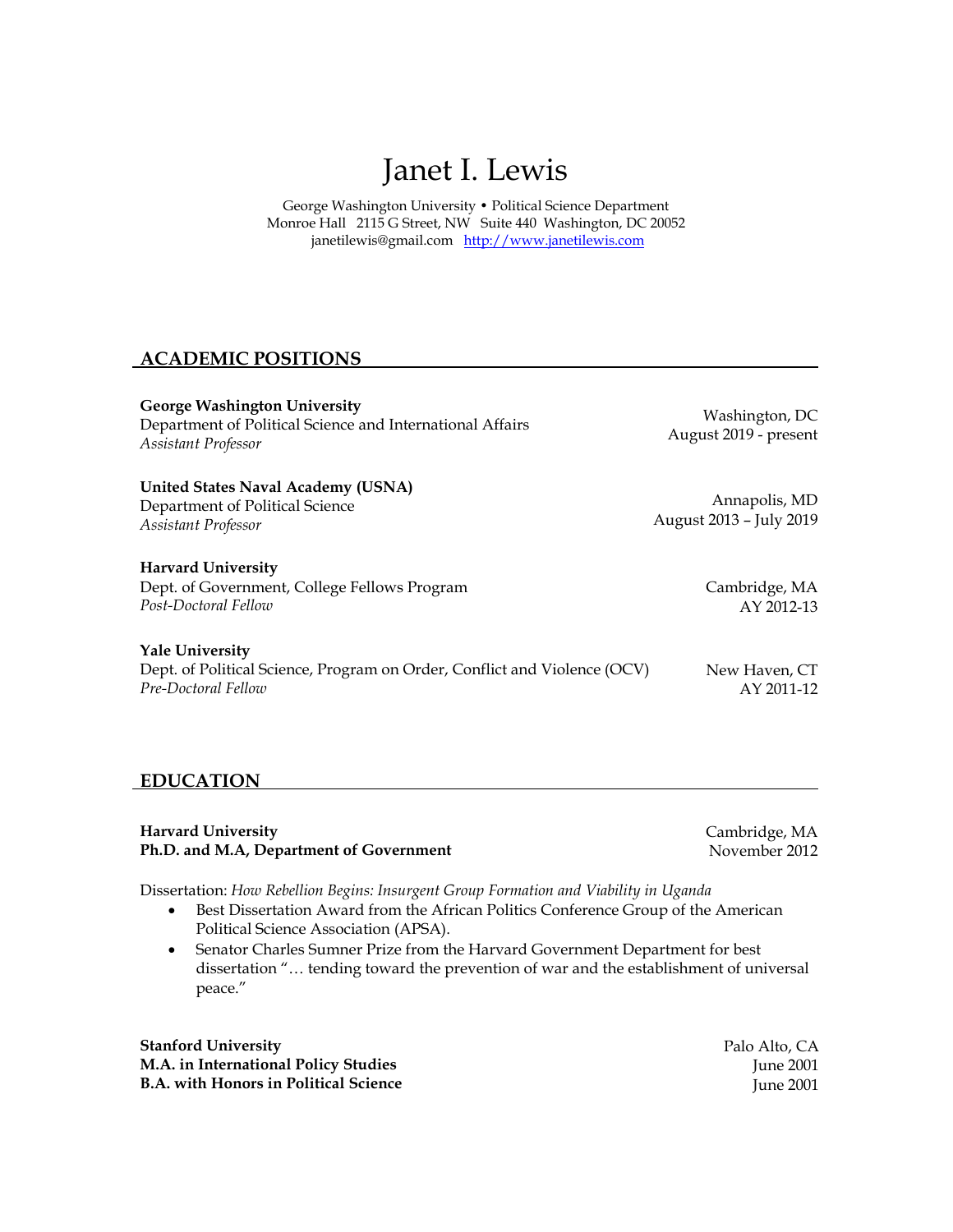# **ACADEMIC PUBLICATIONS AND AWARDS**

#### **BOOK:**

[How Insurgency Begins: Rebel Group Formation in Uganda and Beyond.](https://www.cambridge.org/core/books/how-insurgency-begins/8798DEF1B3A5563C402E4F5D4617C8CA#fndtn-information) September 2020. *Cambridge University Press*, Cambridge Studies in Comparative Politics Series.

- Winner, Conflict Research Society (CRS) Book [of the Year Prize.](https://conflictresearchsociety.org/crs-book-prize-winner-2021/)
- Winner, African Politics Conference Group (APCG) of APSA Annual Best Book Award.
- Co-Winner, International Studies Association (ISA) Annual Best Book Award.
- Honorable Mention, Giovanni Sartori Award for best 2020 book developing or applying qualitative methods, Qualitative and Multi-Method Research section of APSA.
- Recommended as a best book of 2020 at *[Political Violence @ A Glance.](https://politicalviolenceataglance.org/2020/12/11/good-reads-2020/)*
- Academic reviews: *Comparative Politics, H-Diplo-International Security Studies Foru[m book](https://networks.h-net.org/node/28443/discussions/9764791/h-diploissf-roundtable-13-8-how-insurgency-begins-rebel-group)  roundtable [and response,](https://networks.h-net.org/node/28443/discussions/9764791/h-diploissf-roundtable-13-8-how-insurgency-begins-rebel-group) Journal of Development Studies, Journal of Peace Research* book notes, *Political Research Quarterly, Perspectives on Politics.*

## **ARTICLES:**

["From Chatter to Action: How Social Networks Inform and Motivate in Rural Uganda"](https://www.cambridge.org/core/journals/british-journal-of-political-science/article/from-chatter-to-action-how-social-networks-inform-and-motivate-in-rural-uganda/CB0610688B40B11541C57171CD2A659E) 2021. *British Journal of Political Science.* (with Jennifer M. Larson and Pedro Rodríguez).

["Measuring Networks in the Field"](https://www.cambridge.org/core/journals/political-science-research-and-methods/article/measuring-networks-in-the-field/CD908750E6E943908B37A9275C053F66#:%7E:text=Measuring%20networks%20in%20the%20field%E2%80%94usually%20by%20asking%20individuals%20systematically,settings%20can%20lead%20researchers%20astray.) 2020. *Political Science Research and Methods.* 8(1): 123-135. (with Jennifer M. Larson).

["Rumors, Kinship Networks, and Rebel Group Formation"](https://www.cambridge.org/core/journals/international-organization/article/rumors-kinship-networks-and-rebel-group-formation/1A7007931AB472DEBFE6435B20A3907B) 2018. *International Organization.*  72(Fall): 871–903. (with Jennifer M. Larson).

• Alexander L. George Award for best article or chapter developing or applying qualitative methods published in 2018, Qualitative and Multi-Method Research section of APSA.

["Ethnic Networks"](https://onlinelibrary.wiley.com/doi/abs/10.1111/ajps.12282) 2017. *American Journal of Political Science.* 61(2): 350–364. (with Jennifer Larson).

- Award for Best Article published in *AJPS* in 2017.
- Award for Best Conference Paper of 2016, Political Networks section of APSA.

["How Does Ethnic Rebellion Start?](https://journals.sagepub.com/doi/full/10.1177/0010414016672235)" 2017. *Comparative Political Studies.* 50(10): 1420-1450.

• James Caporaso Award for Best Article published in *CPS* in 2017.

["When Decentralization Leads to Recentralization: Subnational State Transformation in Uganda"](https://www.tandfonline.com/doi/abs/10.1080/13597566.2014.971771) 2014. *Regional & Federal Studies.* 24(5): 571-588.

• Reprinted as a chapter in Jan Erk, ed. 2018. *Federalism and Decentralization in Sub-Saharan Africa*. Oxford and New York: Routledge.

["Administrative Unit Proliferation"](https://www.cambridge.org/core/journals/american-political-science-review/article/administrative-unit-proliferation/28FB2861D809344D840B245100151918) 2014. *American Political Science Review.* 108(1): 196-207. (with Guy Grossman).

• Kellogg/Notre Dame Award for Best Article in Comparative Politics presented at the 2013 Annual Meeting, Midwest Political Science Association.

["Nations' Income Inequality Predicts Ambivalence in Stereotype Content: How Societies Mind](https://bpspsychub.onlinelibrary.wiley.com/doi/abs/10.1111/bjso.12005#:%7E:text=Income%20inequality%20undermines%20societies%3A%20The,mobility%2C%20trust%2C%20life%20expectancy.&text=More%20unequal%20societies%20report%20more,necessarily%20respect%20them%20as%20competent.)  [the Gap"](https://bpspsychub.onlinelibrary.wiley.com/doi/abs/10.1111/bjso.12005#:%7E:text=Income%20inequality%20undermines%20societies%3A%20The,mobility%2C%20trust%2C%20life%20expectancy.&text=More%20unequal%20societies%20report%20more,necessarily%20respect%20them%20as%20competent.) 2013. *British Journal of Social Psychology.* 52(4): 726-746. (with Federica Durante et al; 30 authors).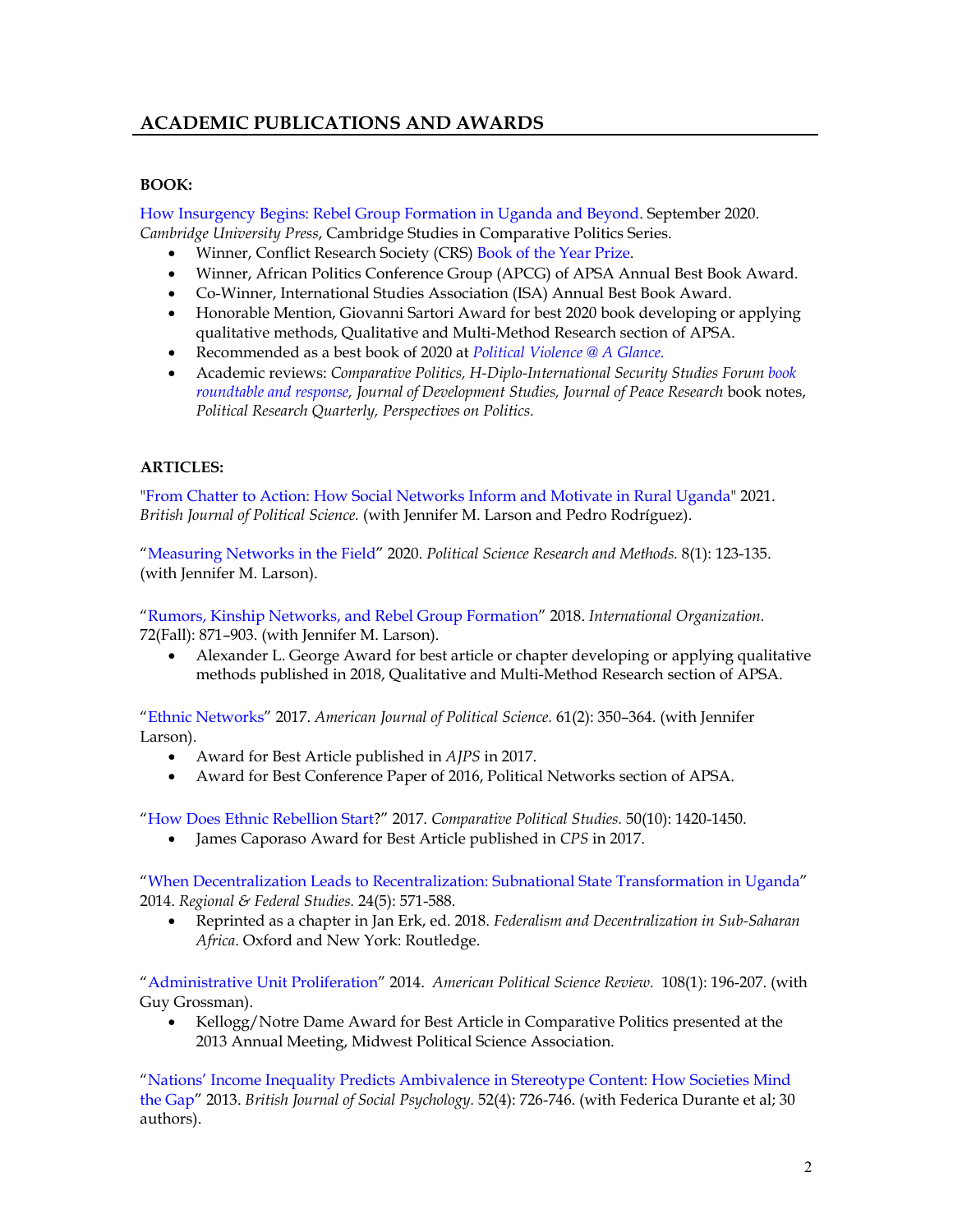#### **WORKING PAPERS**

"Civil Conflict Onset in Africa: Evidence from a New Dataset" *R&R.*

"Political Entrepreneurs or Thugs? Motives and Actions at the Start of Organized Violence" (with Stephen Rangazas). *Under review.*

"Reducing Prejudice Towards Refugees in Uganda: Evidence that Social Networks Influence Attitude Change" (with Jennifer Larson).

#### **GRANTS AND OTHER HONORS**

- 2020-21: Shapiro Policy Research Scholarship, GW Institute for Public Policy (GWIPP)
- 2020-21: Innovations for Poverty Action (IPA) Peace & Recovery grant (\$36k with J. Larson)
- 2018-19: Ernst Volgenau research grant (intra-USNA competitive grant \$15k)
- 2016-17: Minerva R-DEF research grant to build dataset on rebel formation in Africa (\$55k)
- 2014, 2015, 2016, 2018: USNA Research Council summer research grant (summer salary)
- 2013: Certificate for Distinction in Teaching, Harvard College, for "Security and Development Interventions in Fragile States"
- 2012: Harvard Institute for Quantitative Social Science (IQSS) research grant (\$3k with J. Larson)
- 2012, 2010: Certificates for Distinction in Teaching, Harvard, *Ethnic Politics and Conflict*
- 2011-12: Harry Frank Guggenheim (HFG) Dissertation Fellowship
- 2010-11: Hartley R. Rodgers Dissertation Fellowship, Weatherhead Center for International Affairs, Harvard University
- 2010-11: Pre-Doctoral Fellowship, Center for International Security and Cooperation (CISAC), Stanford University (declined)
- 2009-10: U.S. Institute of Peace (USIP) Randolph Jennings Dissertation Fellowship
- 2009: National Science Foundation (NSF) Doctoral Dissertation Improvement Grant (#0921550)
- 2009: Smith Richardson Foundation World Politics and Statecraft Fellowship
- 2008-09: Arthur Lehman Merit Fellowship, Harvard University
- 2008: Certificate for Distinction in Teaching, Harvard, *Introduction to Comparative Politics*
- 2008: Jennifer Oppenheimer Grant for summer research, Harvard Committee on African Studies
- 2007-11: Selected as Graduate Student Associate, Weatherhead Center for International Affairs
- 2000-01: Graduate Fellow, Center on Conflict and Negotiation (SCCN), Stanford University
- 1999: U.S. Department of Education National Security Education Program (NSEP) grant for study in the Cape Flats, South Africa (University of Western Cape)
- 1999: Dorot Foundation grant for undergrad thesis fieldwork in Gaza, the West Bank, and Israel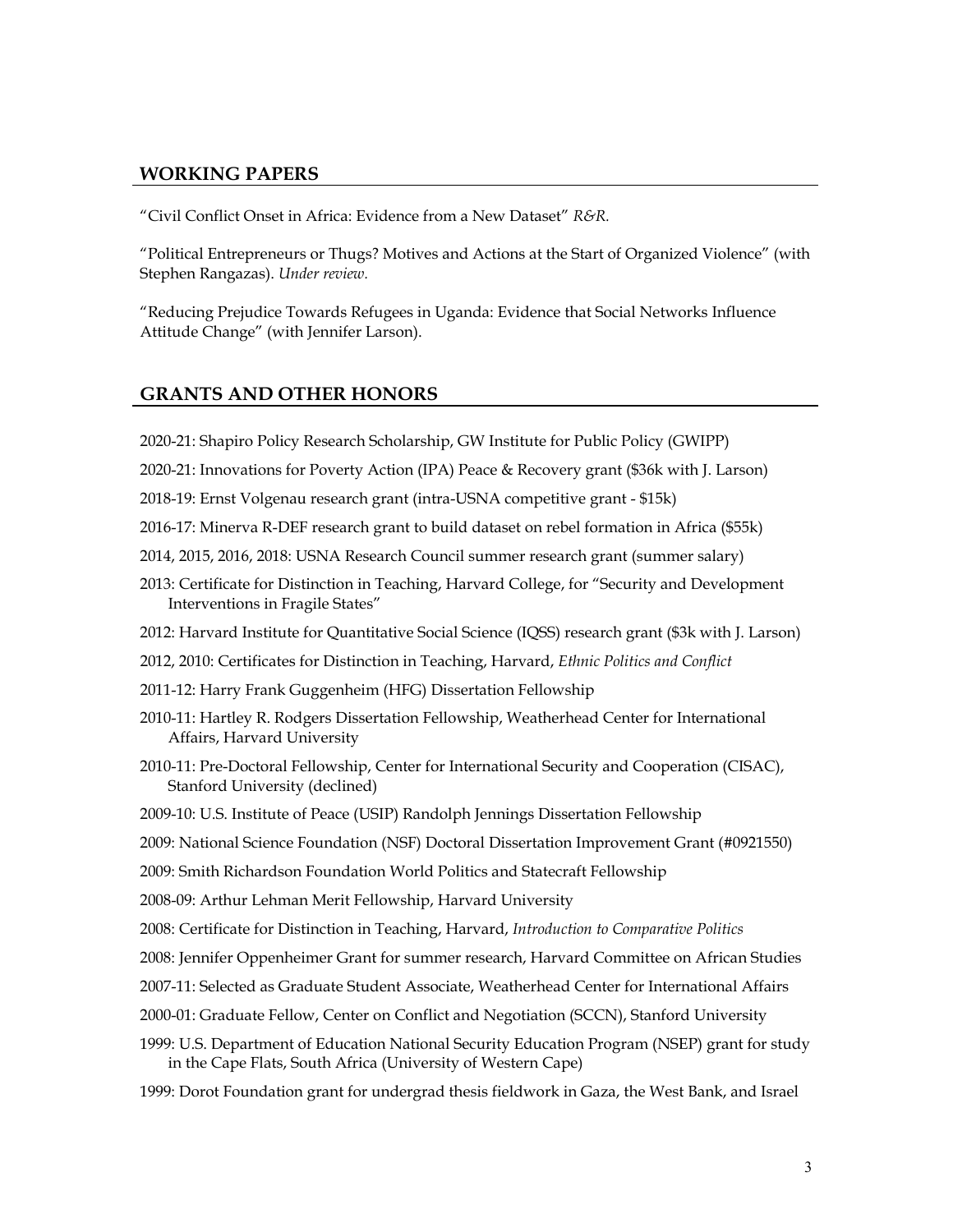# **TEACHING AND ADVISING**

- Courses at GW: *Political Violence* (undergrad and Ph.D. level), *Comparative Politics of Sub-Saharan Africa* (undergrad)
- Courses at USNA: *Ethnic Politics and Conflict, Politics in Africa, Introduction to Comparative Politics, Introduction to International Relations*, and *Political Science Quantitative Methods* (all undergrad)
- Courses at Harvard (as sole instructor): *Ethnic Politics and Conflict* and *Security and Development Interventions in Fragile States* (undergrad)
- Honors Undergraduate Thesis Advisor, three Harvard students and six USNA students
- Ph.D. Committee member: Stephen Rangazas (GW) and Tom Garvey (GW)
- Academic adviser to 12-25 USNA students per year (2013-2019)

# **CONFERENCE PRESENTATIONS AND INVITED TALKS** (past 10 years)

- APSA (202[1](#page-3-0); 2020; 2017; 2015; 2014; 2013; 2012<sup>1</sup>; 2011)
- ISA  $(2022; 2021, 2020^2; 2019; 2017; 2015; 2013; 2011)$  $(2022; 2021, 2020^2; 2019; 2017; 2015; 2013; 2011)$  $(2022; 2021, 2020^2; 2019; 2017; 2015; 2013; 2011)$
- MPSA (2017; 2013)
- ASA (2019; 2014; 2011)
- United Nations University's World Institute for Development Economics Research (UNU-WIDER) Annual Conference (invited lecture), Helsinki, (2022 scheduled)
- Research Ethics and Armed Groups, invited workshop at College of Charleston (2022)
- University of Sheffield, Centre for Comparative Study of Civil War (2022)
- Conflict Research Society, Book Prize Keynote address (2021)
- University of California, Berkeley, Center for African Studies (2021)
- Peace Research Institute of Oslo (2021)
- Elliott School for International Affairs, book launch event (2021)
- MIT Security Studies Program (2020)
- Peace Science Society, invited workshop on the Politics of Rebellion (2020)
- Johns Hopkins School for Advanced Int'l Studies (SAIS), African Studies Program (2020)
- Advancing Research on Conflict (ARC), invited panelist (2019)
- United States Naval Academy, honorary address at commissioning week to midshipmen inducted into Phi Sigma Alpha honors society (2019)
- Duke University, Conflict Peace and Security Workshop (2019)
- Temple University, Comparative Politics Workshop (2019)
- George Washington University, Comparative Politics Workshop (2017)
- Peace Science Society, invited to workshop on Networks of Resistance, (2017)
- Georgetown University, Capital Area Africanist Workshop (2015)
- Olympia Summer Academy, invited instructor, (2015)
- Duke University, Conflict Peace and Security Workshop (2014)
- H.F. Guggenheim Foundation (2014)
- World Bank, Working Group on African Political Economy (2013)
- Uppsala University, Department of Peace and Conflict Research (2012)
- Johns Hopkins University, Government Analytics program (2012)
- Yale University, Program on Order, Conflict and Violence (2011)

 $\overline{a}$ 

<span id="page-3-0"></span><sup>&</sup>lt;sup>1</sup> Canceled due to Hurricane Isaac.

<span id="page-3-1"></span><sup>2</sup> Canceled due to COVID-19.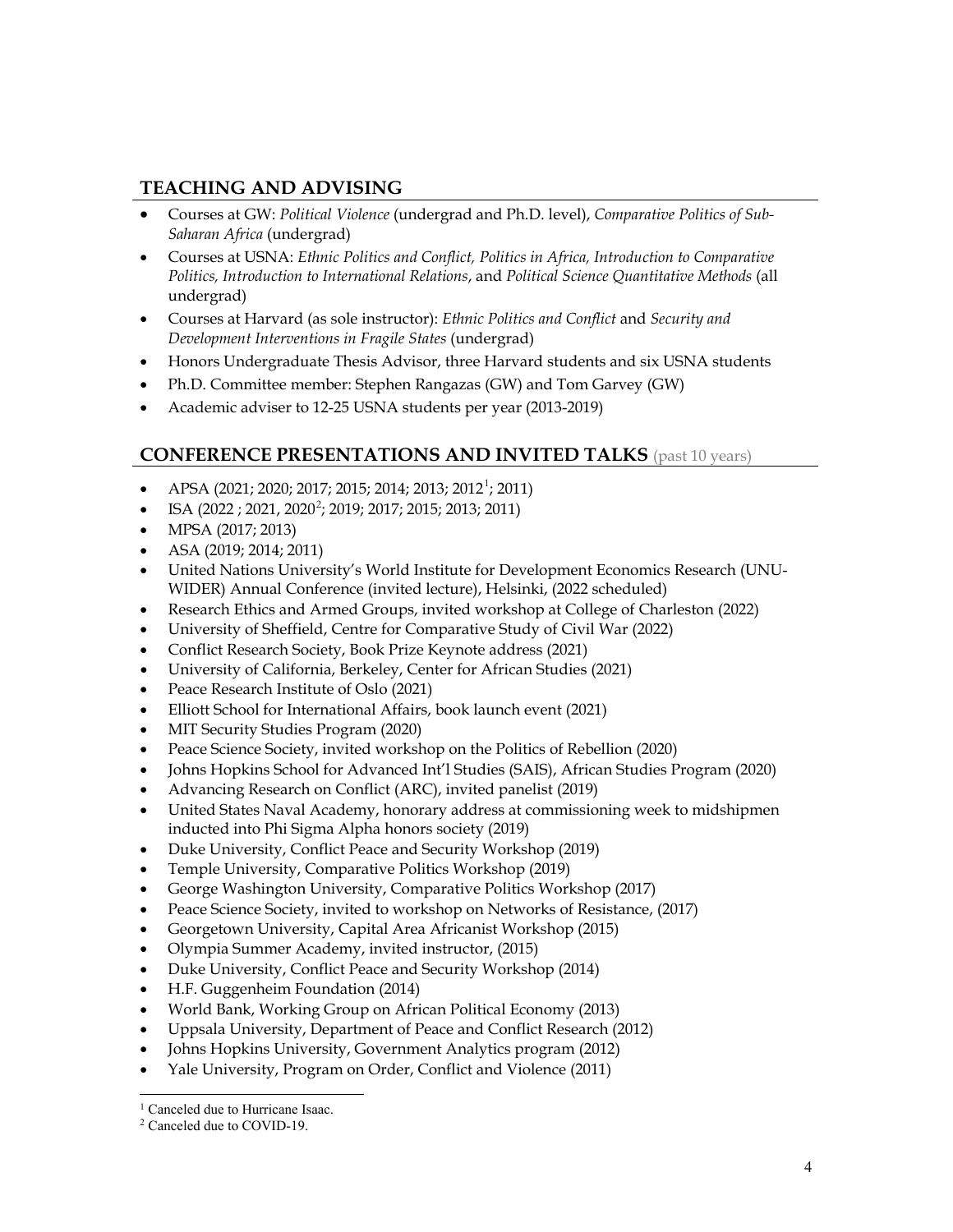# **SELECTED POLICY PUBLICATIONS**

"The Democratic Republic of Congo might break up its provinces. Then what?" *The Monkey Cage*  blog of *The Washington Post.* June 4, 2015. (with Guy Grossman.)

*Developing an Army Strategy for Building Partner Capacity for Stability Operations* Monograph. Santa Monica: The RAND Corporation, June 2010. (with Jefferson P. Marquis et al.)

 "Poverty and Conflict: What Policymakers Need to Know." *Working Paper Series on Global Economy and Development, #*02, Washington, D.C.: The Brookings Institution, December 2006. (with Susan E. Rice and Corinne Graff.)

"Better Strategic Planning Needed to Coordinate Efforts to Deliver Counter-Terrorism Financing Training and Technical Assistance Abroad." Washington, D.C.: U.S. GAO*,* October 2005. (Contributing author.)

"U.S. Agencies Should Systematically Assess Terrorists' Use of Alternative Financing Mechanisms." Washington, D.C.: U.S. GAO, November 2003. (Contributing author.)

"International Trade: Advisory Committee System Should Be Updated to Better Serve U.S. Policy Needs." Washington, D.C.: U.S. GAO, September 2002. (Contributing author.)

### **RELATED EXPERIENCE**

#### **U.S. Institute of Peace**

*Instructor*  May 2012 Uganda Co-led training about interacting with civilians for soldiers in the Ugandan military (UPDF) prior to their deployment with the African Union Mission in Somalia (AMISOM).

#### **The RAND Corporation** *Summer Associate* Summer 2007 Arlington, VA Conducted research for a RAND study on the effectiveness of the U.S. Army and Department of State's Building Partner Capacity programs, which train African militaries in peacekeeping skills.

**The Brookings Institution** *Consultant* Summer 2006; Spring 2008 Washington, DC Conducted research on the transnational security implications of global poverty for Susan Rice, who later became U.S. National Security Adviser.

| U.S. Government Accountability Office (GAO)                                                | 2001 to 2005                    |
|--------------------------------------------------------------------------------------------|---------------------------------|
| Analyst, International Affairs and Trade                                                   | San Francisco and Washington DC |
| Conducted research on the effectiveness of various U.S. government international programs. |                                 |

**Seeds of Peace Summers 1998-2001, 2003** *Instructor and Counselor Alternative Counselor Alternative Counselor Alternative Croatia Maine, Greece, Croatia* Taught conflict resolution program to youth leaders from the Middle East and Balkans.